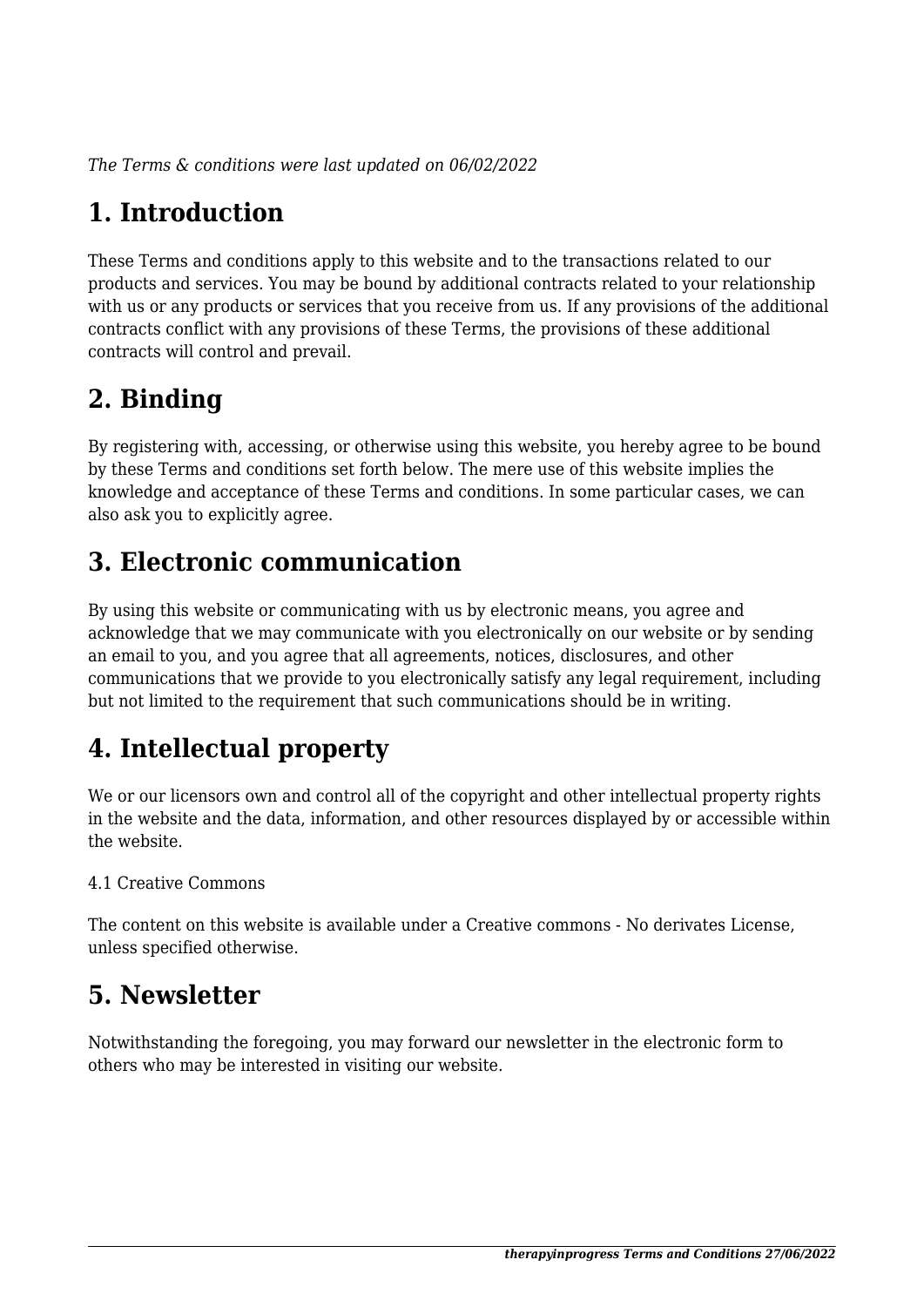## **6. Third-party property**

Our website may include hyperlinks or other references to other party's websites. We do not monitor or review the content of other party's websites which are linked to from this website. Products or services offered by other websites shall be subject to the applicable Terms and Conditions of those third parties. Opinions expressed or material appearing on those websites are not necessarily shared or endorsed by us.

We will not be responsible for any privacy practices or content of these sites. You bear all risks associated with the use of these websites and any related third-party services. We will not accept any responsibility for any loss or damage in whatever manner, however caused, resulting from your disclosure to third parties of personal information.

#### **7. Responsible use**

By visiting our website, you agree to use it only for the purposes intended and as permitted by these Terms, any additional contracts with us, and applicable laws, regulations, and generally accepted online practices and industry guidelines. You must not use our website or services to use, publish or distribute any material which consists of (or is linked to) malicious computer software; use data collected from our website for any direct marketing activity, or conduct any systematic or automated data collection activities on or in relation to our website.

Engaging in any activity that causes, or may cause, damage to the website or that interferes with the performance, availability, or accessibility of the website is strictly prohibited.

## **8. Content posted by you**

We may provide various open communication tools on our website, such as blog comments, blog posts, forums, message boards, ratings and reviews, and various social media services. It might not be feasible for us to screen or monitor all content that you or others may share or submit on or through our website. However, we reserve the right to review the content and to monitor all use of and activity on our website, and remove or reject any content in our sole discretion. By posting information or otherwise using any open communication tools as mentioned, you agree that your content will comply with these Terms and Conditions and must not be illegal or unlawful or infringe any person's legal rights.

#### **9. Idea submission**

Do not submit any ideas, inventions, works of authorship, or other information that can be considered your own intellectual property that you would like to present to us unless we have first signed an agreement regarding the intellectual property or a non-disclosure agreement. If you disclose it to us absent such written agreement, you grant to us a worldwide, irrevocable, non-exclusive, royalty-free license to use, reproduce, store, adapt, publish, translate and distribute your content in any existing or future media.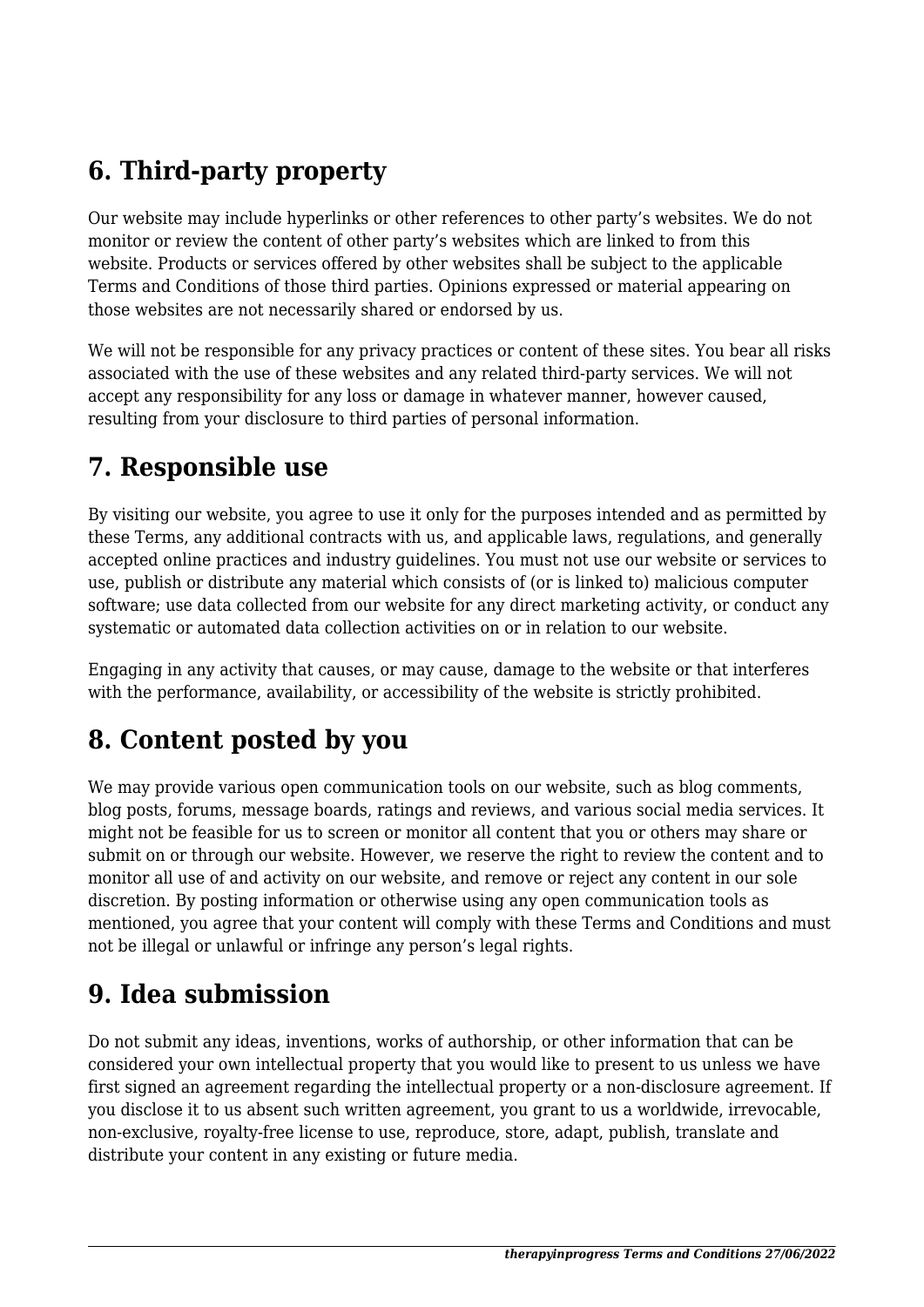#### **10. Termination of use**

We may, in our sole discretion, at any time modify or discontinue access to, temporarily or permanently, the website or any Service thereon. You agree that we will not be liable to you or any third party for any such modification, suspension or discontinuance of your access to, or use of, the website or any content that you may have shared on the website. You will not be entitled to any compensation or other payment, even if certain features, settings, and/or any Content you have contributed or have come to rely on, are permanently lost. You must not circumvent or bypass, or attempt to circumvent or bypass, any access restriction measures on our website.

#### **11. Warranties and liability**

Nothing in this section will limit or exclude any warranty implied by law that it would be unlawful to limit or to exclude. This website and all content on the website are provided on an "as is" and "as available" basis and may include inaccuracies or typographical errors. We expressly disclaim all warranties of any kind, whether express or implied, as to the availability, accuracy, or completeness of the Content. We make no warranty that:

- this website or our content will meet your requirements;
- this website will be available on an uninterrupted, timely, secure, or error-free basis.

Nothing on this website constitutes or is meant to constitute, legal, financial or medical advice of any kind. If you require advice you should consult an appropriate professional.

The following provisions of this section will apply to the maximum extent permitted by applicable law and will not limit or exclude our liability in respect of any matter which it would be unlawful or illegal for us to limit or to exclude our liability. In no event will we be liable for any direct or indirect damages (including any damages for loss of profits or revenue, loss or corruption of data, software or database, or loss of or harm to property or data) incurred by you or any third party, arising from your access to, or use of, our website.

Except to the extent any additional contract expressly states otherwise, our maximum liability to you for all damages arising out of or related to the website or any products and services marketed or sold through the website, regardless of the form of legal action that imposes liability (whether in contract, equity, negligence, intended conduct, tort or otherwise) will be limited to the total price that you paid to us to purchase such products or services or use the website. Such limit will apply in the aggregate to all of your claims, actions and causes of action of every kind and nature.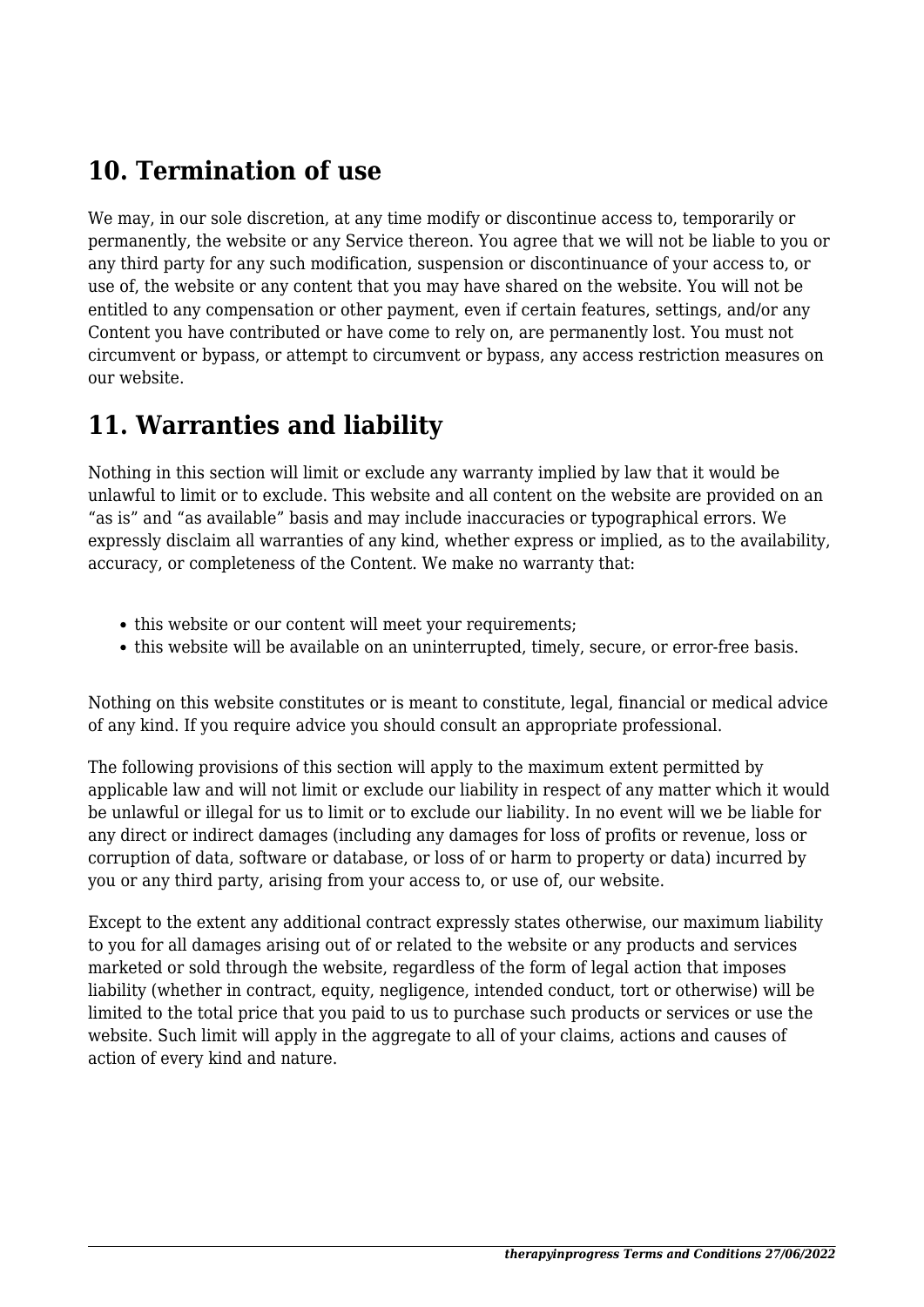## **12. Privacy**

To access our website and/or services, you may be required to provide certain information about yourself as part of the registration process. You agree that any information you provide will always be accurate, correct, and up to date.

We have developed a policy to address any privacy concerns you may have. For more information, please see our Privacy Statement and our Cookie Policy.

## **13. Export restrictions / Legal compliance**

Access to the website from territories or countries where the Content or purchase of the products or Services sold on the website is illegal is prohibited. You may not use this website in violation of export laws and regulations of United Kingdom.

## **14. Affiliate marketing**

Through this Website we may engage in affiliate marketing whereby we receive a percentage of or a commission on the sale of services or products on or through this website. We may also accept sponsorships or other forms of advertising compensation from businesses. This disclosure is intended to comply with legal requirements on marketing and advertising which may apply, such as the US Federal Trade Commission Rules.

## **15. Assignment**

You may not assign, transfer or sub-contract any of your rights and/or obligations under these Terms and conditions, in whole or in part, to any third party without our prior written consent. Any purported assignment in violation of this Section will be null and void.

## **16. Breaches of these Terms and conditions**

Without prejudice to our other rights under these Terms and Conditions, if you breach these Terms and Conditions in any way, we may take such action as we deem appropriate to deal with the breach, including temporarily or permanently suspending your access to the website, contacting your internet service provider to request that they block your access to the website, and/or commence legal action against you.

# **17. Indemnification**

You agree to indemnify, defend and hold us harmless, from and against any and all claims, liabilities, damages, losses and expenses, relating to your violation of these Terms and conditions, and applicable laws, including intellectual property rights and privacy rights. You will promptly reimburse us for our damages, losses, costs and expenses relating to or arising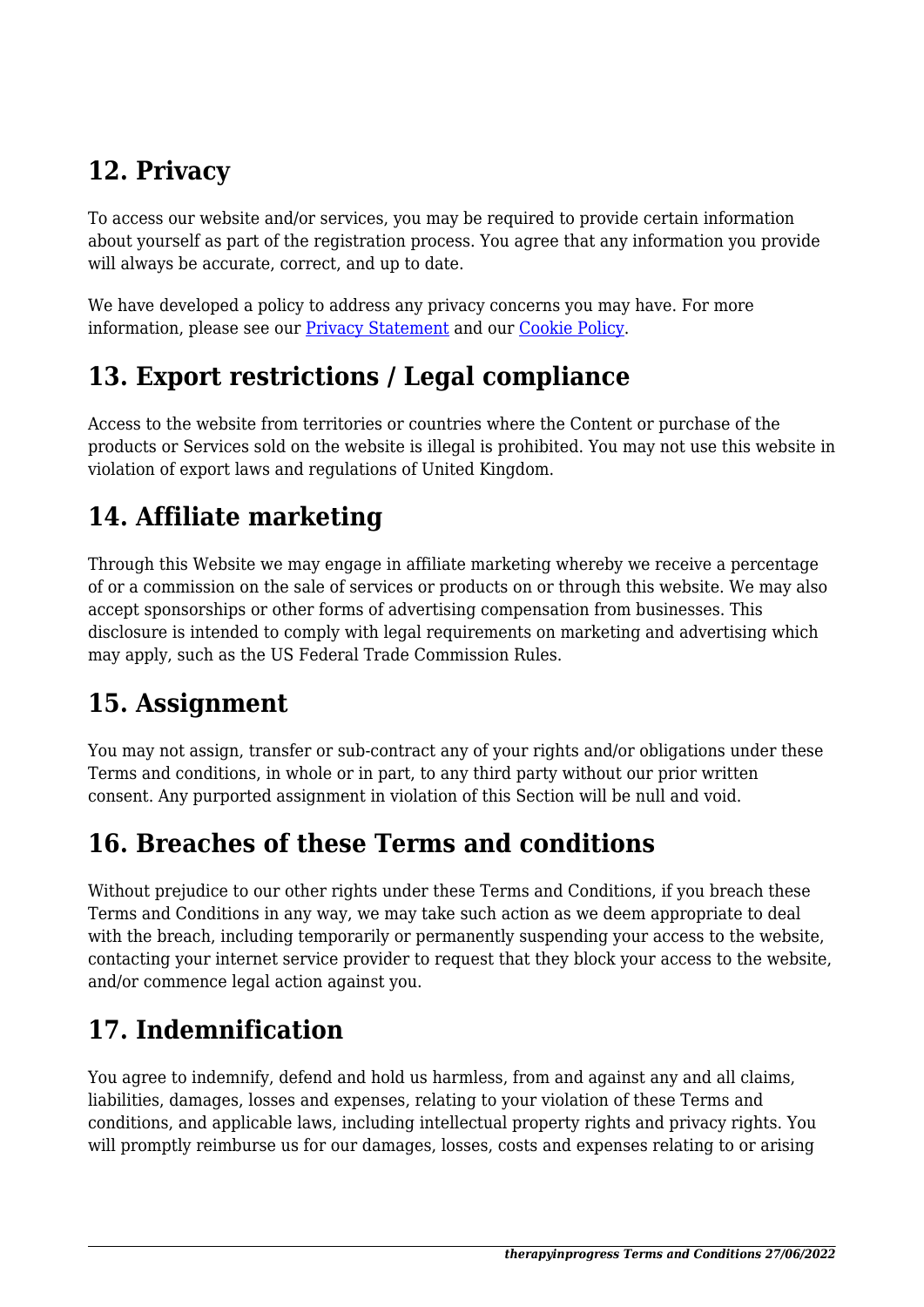out of such claims.

## **18. Waiver**

Failure to enforce any of the provisions set out in these Terms and Conditions and any Agreement, or failure to exercise any option to terminate, shall not be construed as waiver of such provisions and shall not affect the validity of these Terms and Conditions or of any Agreement or any part thereof, or the right thereafter to enforce each and every provision.

## **19. Language**

These Terms and Conditions will be interpreted and construed exclusively in English. All notices and correspondence will be written exclusively in that language.

#### **20. Entire agreement**

These Terms and Conditions, together with our privacy statement and cookie policy, constitute the entire agreement between you and Therapy In Progress in relation to your use of this website.

## **21. Updating of these Terms and conditions**

We may update these Terms and Conditions from time to time. The date provided at the beginning of these Terms and Conditions is the latest revision date. We will give you a written notice of any changes or updates, and the revised Terms and Conditions will become effective from the date that we give you such a notice. Your continued use of this website following the posting of changes or updates will be considered notice of your acceptance to abide by and be bound by these Terms and Conditions. To request a prior version of these Terms and conditions, please contact us.

## **22. Choice of Law and Jurisdiction**

These Terms and Conditions shall be governed by the laws of United Kingdom. Any disputes relating to these Terms and Conditions shall be subject to the jurisdiction of the courts of United Kingdom. If any part or provision of these Terms and Conditions is found by a court or other authority to be invalid and/or unenforceable under applicable law, such part or provision will be modified, deleted and/or enforced to the maximum extent permissible so as to give effect to the intent of these Terms and Conditions. The other provisions will not be affected.

#### **23. Contact information**

This website is owned and operated by Therapy In Progress.